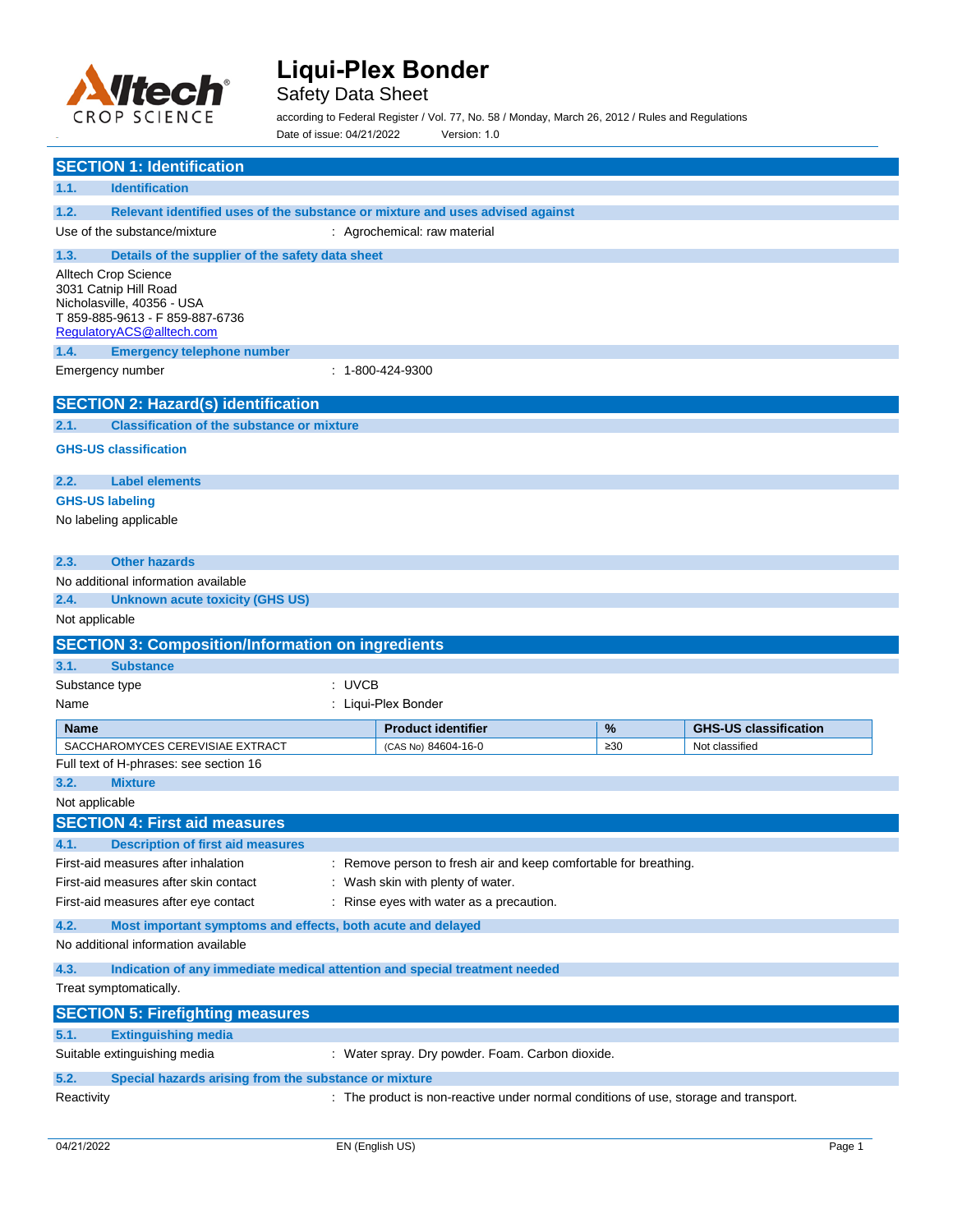# **Complex-Aid**

### Safety Data Sheet

according to Federal Register / Vol. 77, No. 58 / Monday, March 26, 2012 / Rules and Regulations

| 5.3.                            | <b>Advice for firefighters</b>                                                        |                                                                                                                                                                                |
|---------------------------------|---------------------------------------------------------------------------------------|--------------------------------------------------------------------------------------------------------------------------------------------------------------------------------|
| Protection during firefighting  |                                                                                       | : Do not attempt to take action without suitable protective equipment. Self-contained breathing<br>apparatus. Complete protective clothing.                                    |
|                                 | <b>SECTION 6: Accidental release measures</b>                                         |                                                                                                                                                                                |
| 6.1.                            |                                                                                       | Personal precautions, protective equipment and emergency procedures                                                                                                            |
| 6.1.1.<br>Emergency procedures  | For non-emergency personnel                                                           | : Ventilate spillage area.                                                                                                                                                     |
| 6.1.2.<br>Protective equipment  | For emergency responders                                                              | : Do not attempt to take action without suitable protective equipment. For further information<br>refer to section 8 Exposure controls/personal protection" ".                 |
| 6.2.                            | <b>Environmental precautions</b><br>Avoid release to the environment.                 |                                                                                                                                                                                |
| 6.3.                            | Methods and material for containment and cleaning up                                  |                                                                                                                                                                                |
| Methods for cleaning up         |                                                                                       | : Take up liquid spill into absorbent material.                                                                                                                                |
| Other information               |                                                                                       | : Dispose of materials or solid residues at an authorized site.                                                                                                                |
| 6.4.                            | <b>Reference to other sections</b>                                                    |                                                                                                                                                                                |
|                                 | For further information refer to section 8 : Exposure-controls/personal protection"". |                                                                                                                                                                                |
|                                 |                                                                                       |                                                                                                                                                                                |
|                                 | <b>SECTION 7: Handling and storage</b>                                                |                                                                                                                                                                                |
| 7.1.                            | <b>Precautions for safe handling</b>                                                  |                                                                                                                                                                                |
| Precautions for safe handling   |                                                                                       | : Ensure good ventilation of the work station. Wear personal protective equipment.<br>Do not eat, drink or smoke when using this product. Always wash hands after handling the |
| Hygiene measures                |                                                                                       | product.                                                                                                                                                                       |
| 7.2.                            | Conditions for safe storage, including any incompatibilities                          |                                                                                                                                                                                |
| Storage conditions              |                                                                                       | : Store in a well-ventilated place. Keep cool.                                                                                                                                 |
|                                 | <b>SECTION 8: Exposure controls/personal protection</b>                               |                                                                                                                                                                                |
| 8.1.                            |                                                                                       |                                                                                                                                                                                |
|                                 | <b>Control parameters</b>                                                             |                                                                                                                                                                                |
|                                 |                                                                                       |                                                                                                                                                                                |
|                                 | SACCHAROMYCES CEREVISIAE EXTRACT (84604-16-0)                                         |                                                                                                                                                                                |
| Not applicable                  |                                                                                       |                                                                                                                                                                                |
|                                 |                                                                                       |                                                                                                                                                                                |
| 8.2.                            | <b>Exposure controls</b>                                                              |                                                                                                                                                                                |
|                                 | Appropriate engineering controls                                                      | : Ensure good ventilation of the work station.                                                                                                                                 |
| Hand protection                 |                                                                                       | Protective gloves.                                                                                                                                                             |
| Eye protection                  |                                                                                       | : Safety glasses.                                                                                                                                                              |
| Skin and body protection        |                                                                                       | Wear suitable protective clothing.                                                                                                                                             |
| Respiratory protection          | Environmental exposure controls                                                       | In case of insufficient ventilation, wear suitable respiratory equipment.<br>: Avoid release to the environment.                                                               |
|                                 |                                                                                       |                                                                                                                                                                                |
|                                 | <b>SECTION 9: Physical and chemical properties</b>                                    |                                                                                                                                                                                |
| 9.1.                            | Information on basic physical and chemical properties                                 |                                                                                                                                                                                |
| Physical state                  |                                                                                       | : Liquid                                                                                                                                                                       |
| Color                           |                                                                                       | : Colourless.                                                                                                                                                                  |
| Odor                            |                                                                                       | Odourless.                                                                                                                                                                     |
| Odor threshold                  |                                                                                       | No data available                                                                                                                                                              |
| рH                              |                                                                                       | : No data available                                                                                                                                                            |
| Melting point                   |                                                                                       | Not applicable                                                                                                                                                                 |
| Freezing point<br>Boiling point |                                                                                       | No data available<br>No data available                                                                                                                                         |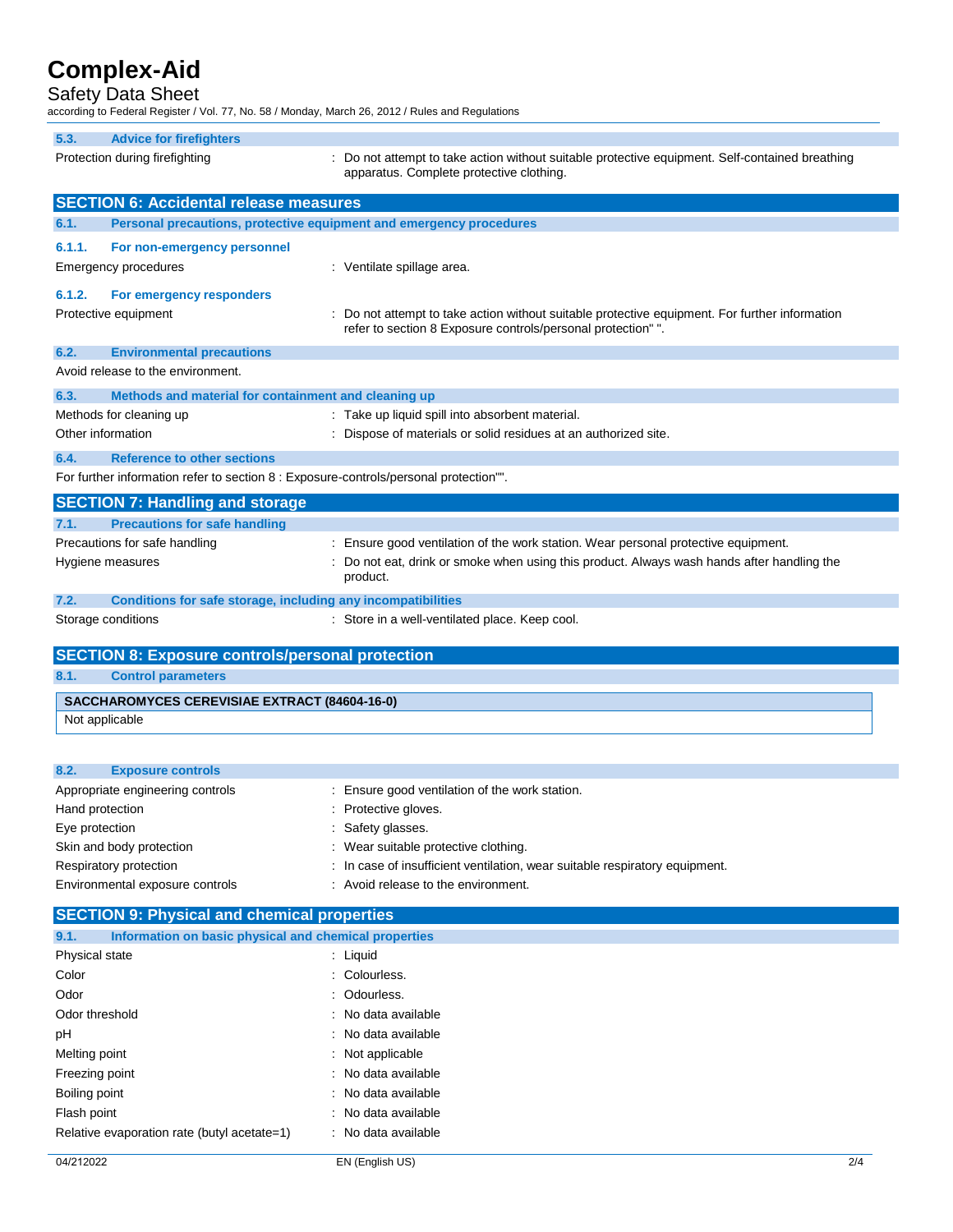# **Complex-Aid**

Safety Data Sheet

according to Federal Register / Vol. 77, No. 58 / Monday, March 26, 2012 / Rules and Regulations

| Flammability (solid, gas)       | : No data available |
|---------------------------------|---------------------|
| <b>Explosion limits</b>         | : No data available |
| Explosive properties            | : No data available |
| Oxidizing properties            | : No data available |
| Vapor pressure                  | : No data available |
| Relative density                | : No data available |
| Relative vapor density at 20 °C | : No data available |
| Solubility                      | : No data available |
| Log Pow                         | : No data available |
| Auto-ignition temperature       | : No data available |
| Decomposition temperature       | : No data available |
| Viscosity                       | No data available   |
| Viscosity, kinematic            | : No data available |
| Viscosity, dynamic              | No data available   |

### **9.2. Other information**

No additional information available

# **SECTION 10: Stability and reactivity**

### **10.1. Reactivity**

The product is non-reactive under normal conditions of use, storage and transport.

### **10.2. Chemical stability** Stable under normal conditions. **10.3. Possibility of hazardous reactions** No dangerous reactions known under normal conditions of use. **10.4. Conditions to avoid** None under recommended storage and handling conditions (see section 7).

#### **10.5. Incompatible materials**

No additional information available

#### **10.6. Hazardous decomposition products**

No additional information available

## **SECTION 11: Toxicological information**

### **11.1. Information on toxicological effects**

| Acute toxicity                                        | $\therefore$ Not classified |
|-------------------------------------------------------|-----------------------------|
| Skin corrosion/irritation                             | $\therefore$ Not classified |
| Serious eye damage/irritation                         | : Not classified            |
| Respiratory or skin sensitization                     | : Not classified            |
| Germ cell mutagenicity                                | $\therefore$ Not classified |
| Carcinogenicity                                       | : Not classified            |
| Reproductive toxicity                                 | $\therefore$ Not classified |
| Specific target organ toxicity (single exposure)      | : Not classified            |
| Specific target organ toxicity (repeated<br>exposure) | : Not classified            |
| Aspiration hazard                                     | $\therefore$ Not classified |

|                   | <b>SECTION 12: Ecological information</b> |                                                                                                                            |
|-------------------|-------------------------------------------|----------------------------------------------------------------------------------------------------------------------------|
| 12.1.             | <b>Toxicity</b>                           |                                                                                                                            |
| Ecology - general |                                           | : The product is not considered harmful to aquatic organisms nor to cause long-term adverse<br>effects in the environment. |